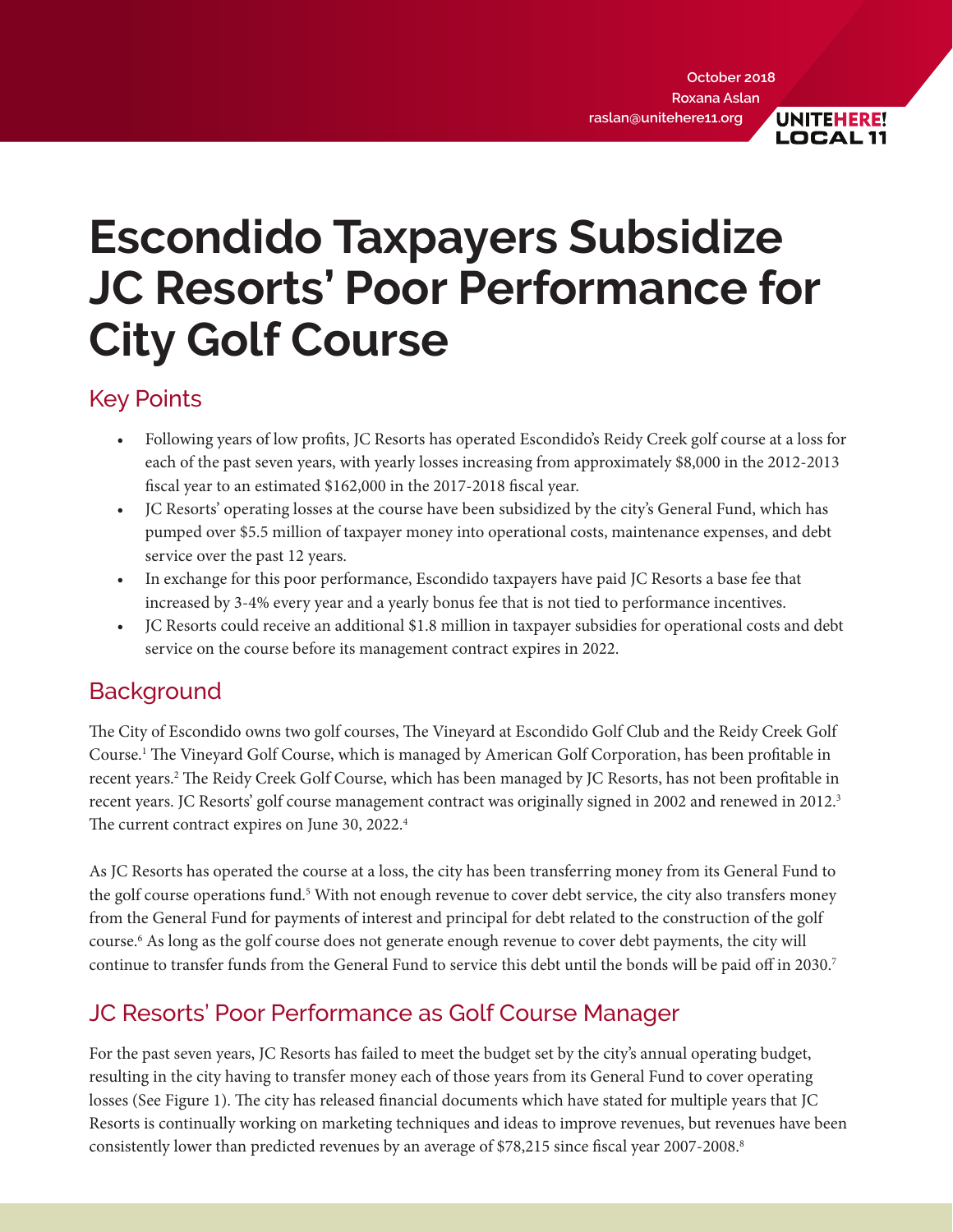<span id="page-1-0"></span>Because JC Resorts has failed to generate sufficient revenues for the golf course, since fiscal year 2006-2007 the city has transferred over \$5 million, from the fund that contains taxpayer money, to the golf course. As the JC Resorts management contract expires in 2022, if current trends continue, the city could end up paying approximately an additional \$325,000 of the golf course's operational losses and nearly \$1.5 million in debt service payments (see Figure 2).

Meanwhile, the management contract with JC Resorts has allowed for an increase of from 3 to 4% in their base fee every year and an incentive fee of 0.75% of gross revenues, without revenue threshold or debt service payment requirements to receive that additional compensation[.9](#page-3-0) Comparable golf course management contracts stipulate that contractors can earn additional increases in fees only if gross revenues exceed a certain amount or if debt service payments are made, creating incentives for managers to increase revenues for the city or at least meet budgeted revenues (See Figure 3).[10](#page-4-0) However, JC Resorts has a pattern of signing golf course management contracts with bonus fees that are not tied to performance incentives[.11](#page-4-0) Further, while it is common for other cities to sign 3-year or 5-year contracts with golf course managers, JC Resorts has signed 10-year contracts with cities, which can make it difficult for cities to switch to other golf course managers who could improve performance and minimize the need for taxpayer subsidies.<sup>12</sup>

| <b>Fiscal Year</b> | <b>General Fund</b><br><b>Transfers to Reidy</b><br><b>Creek Operating</b><br><b>Fund</b> | <b>General Fund</b><br><b>Transfers to</b><br><b>Reidy Creek</b><br><b>Debt Service</b> | <b>Total General</b><br><b>Fund Transfers</b> | <b>JC Resorts</b><br><b>Compensation</b> |
|--------------------|-------------------------------------------------------------------------------------------|-----------------------------------------------------------------------------------------|-----------------------------------------------|------------------------------------------|
| 2006-2007          | $$116,795$ <sup>13</sup>                                                                  | \$430,98014                                                                             | \$547,775                                     | \$60,916 <sup>15</sup>                   |
| 2007-2008          | \$86,956 <sup>16</sup>                                                                    | \$433,020 <sup>17</sup>                                                                 | \$519,976                                     | $$63,060^{18}$                           |
| 2008-2009          | $$77,000^{19}$                                                                            | \$349,940 <sup>20</sup>                                                                 | \$426,940                                     | $$65,145^{21}$                           |
| 2009-2010          | \$50,00022                                                                                | \$356,500 <sup>23</sup>                                                                 | \$406,500                                     | \$66,731 <sup>24</sup>                   |
| 2010-2011          | $$0^{25}$                                                                                 | \$363,190 <sup>26</sup>                                                                 | \$363,190                                     | $$68,577^{27}$                           |
| 2011-2012          | $$53,863^{28}$                                                                            | \$369,26529                                                                             | \$423,128                                     | \$70,03230                               |
| 2012-2013          | $$7,937^{31}$                                                                             | \$380,47532                                                                             | \$388,412                                     | $$70,737^{33}$                           |
| 2013-2014          | \$59,87834                                                                                | \$362,87235                                                                             | \$422,751                                     | \$70,61036                               |
| 2014-2015          | $$131,000^{37}$                                                                           | $$361,177^{38}$                                                                         | \$492,177                                     | \$73,52039                               |
| 2015-2016          | $$122,000^{40}$                                                                           | \$363,45041                                                                             | \$484,450                                     | $$75,623^{42}$                           |
| 2016-2017          | $$145,000^{43}$                                                                           | \$365,55044                                                                             | \$510,550                                     | \$78,58345                               |
| 2017-2018          | $$162,150^{46}$                                                                           | \$368,85047                                                                             | \$531,000                                     | \$80,85548                               |
| <b>Total</b>       | \$1,012,580                                                                               | \$4,505,269                                                                             | \$5,517,849                                   | \$844,839                                |

#### **City General Fund Transfers to Reidy Creek Golf Course and JC Resorts Compensation**

*Figure 1. In recent fiscal years, JC Resorts failed to generate enough revenue to cover the golf course's operational losses and has relied upon the City to transfer funds from its General Fund to keep the golf course afloat.*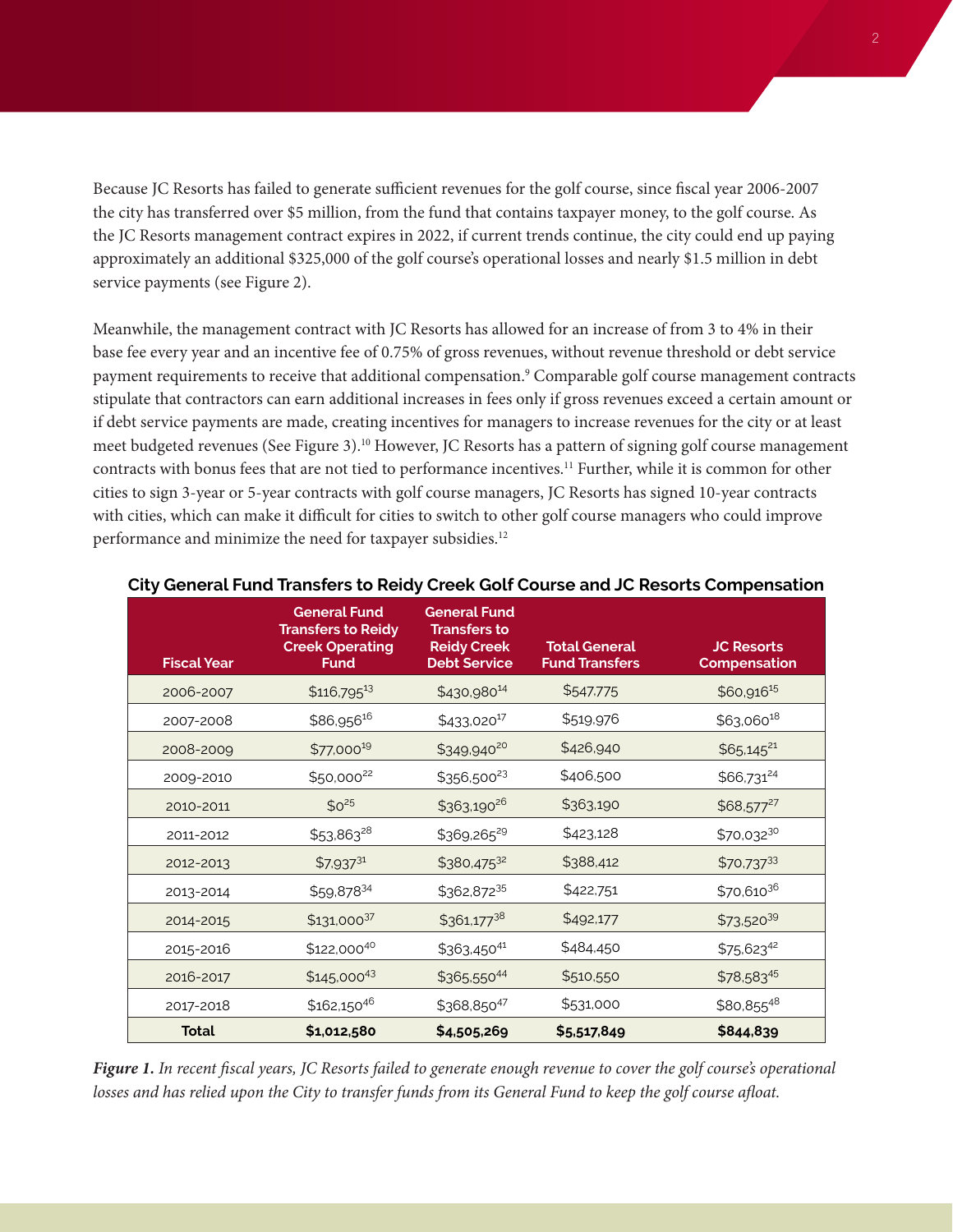| <b>Fiscal Year</b> | <b>General Fund</b><br><b>Transfers to Reidy</b><br><b>Creek Operating</b><br><b>Fund</b> | <b>General Fund</b><br><b>Transfers to</b><br><b>Reidy Creek Debt</b><br><b>Service</b> | <b>Total General</b><br><b>Fund</b><br><b>Transfers</b> | <b>JC Resorts</b><br><b>Compensation</b> |
|--------------------|-------------------------------------------------------------------------------------------|-----------------------------------------------------------------------------------------|---------------------------------------------------------|------------------------------------------|
| 2018-2019          | \$24,59049                                                                                | $$366,795^{50}$                                                                         | \$391,385                                               | $$82,950^{51}$                           |
| 2019-2020          | $$100.000^{52}$$                                                                          | \$369,59553                                                                             | \$469,595                                               | \$85,12554                               |
| 2020-2021          | \$100.000 <sup>55</sup>                                                                   | \$367,17056                                                                             | \$467,170                                               | \$87,55957                               |
| 2021-2022          | \$100,000 <sup>58</sup>                                                                   | \$369,57059                                                                             | \$469,570                                               | \$90,06660                               |
| Total              | \$324,590                                                                                 | \$1,473,130                                                                             | \$1,797,720                                             | \$345,700                                |

### <span id="page-2-0"></span>**Projected General Fund Transfers to the Golf Course and JC Resorts Compensation**

*Figure 2. The City of Escondido projects that over the next four fiscal years, JC Resorts will fail to generate enough revenue to cover the golf course's operational losses and the city will continue to transfer funds from its General Fund to keep the golf course afloat.*

#### **Southern California Municipal Golf Course Management Agreements[61](#page-7-0)**

| Course                               | Term     | <b>Incentive Fee</b>                                             |
|--------------------------------------|----------|------------------------------------------------------------------|
| Reidy Creek Golf Course              | 10 years | 0.75% of gross revenues <sup>62</sup>                            |
| The Crossings @ Carlsbad             | 5 years  | 5% of gross revenues over \$4.5M (not to exceed \$150K)          |
| Oceanside Golf Course                | 10 years | 3% if gross sales over \$2M                                      |
| Indian Wells Resort                  | 3 years  | 3.5% of gross revenues over \$9M                                 |
| <b>Black Gold Golf Course</b>        | 5 years  | 4% of gross revenues over 5.5M                                   |
| Desert Willow Golf Course<br>3 years |          | 5% of gross revenue above budget (not to exceed \$175K annually) |

*Figure 3. JC Resorts is paid an incentive fee that does not require a certain amount of revenue to be generated in order to be paid the fee, unlike other golf course management fees which incentivize public contractors to maximize revenues for cities.*

### Key Questions for Concerned Parties

Given the inability of JC Resorts to generate sufficient revenue, the lack of an incentive fee tied to a revenue threshold, and the lack of requirements that the golf course make debt service payments in order for JC Resorts to receive pay increases, all concerned parties can take steps to ensure the city's asset is being managed in the best interest of the public by seeking answers to the following questions:

- Could the lack of an incentive fee that requires JC Resorts to reach a revenue threshold or meet debt service payments be contributing to revenues consistently remaining too low for the golf course to support itself?
- How are the maintenance and upkeep of the course as well as implementation of the best marketing and promotional efforts being monitored and enforced so that management practices result in the highest revenues possible for the city?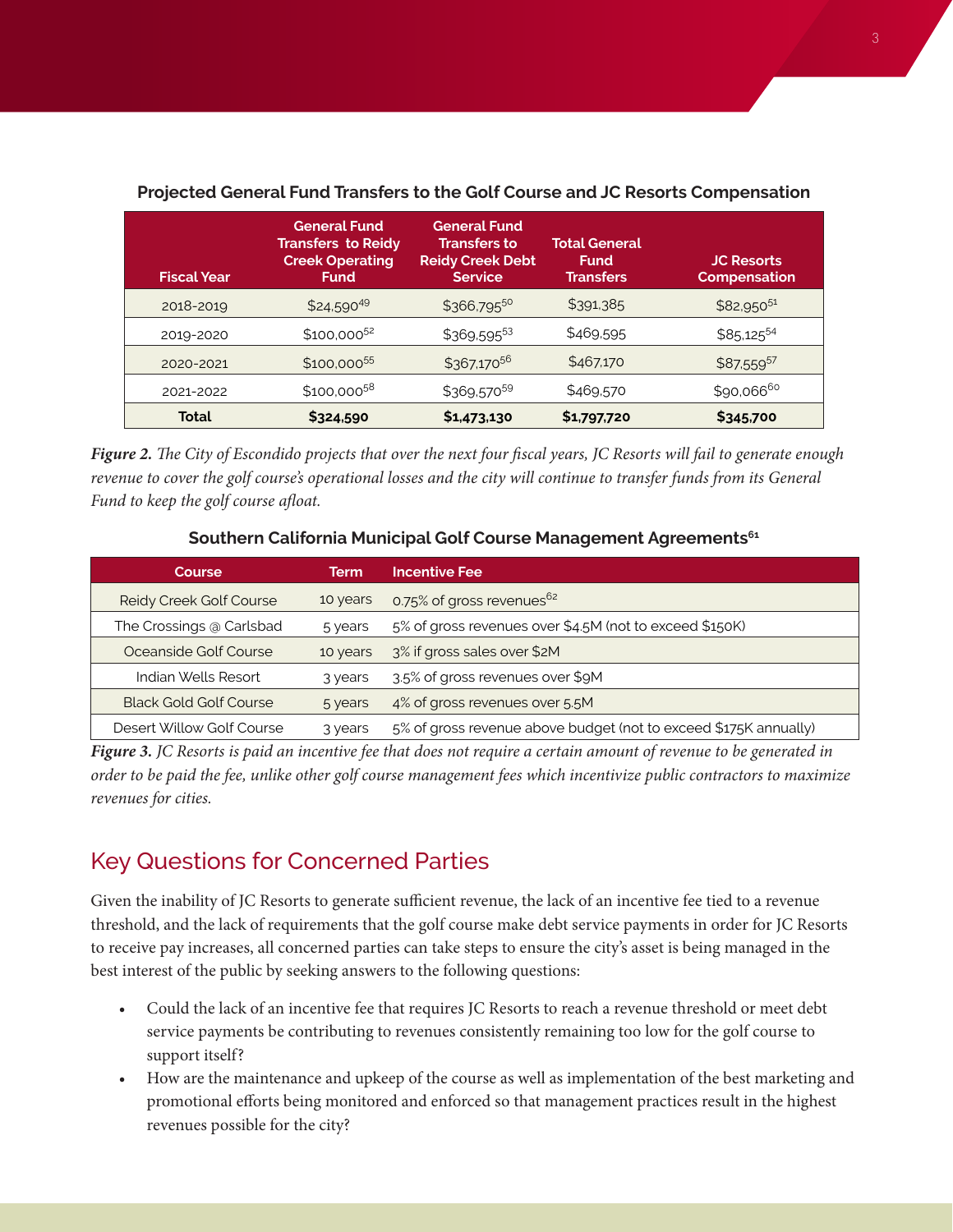- <span id="page-3-0"></span>• What are the specific marketing techniques and ideas that JC Resorts has implemented to improve revenues? When and how often have these strategies been employed? What are the quantifiable financial impacts of these actions on the golf course's revenue?
- Are golf performance evaluation forms/golf course audit rating sheets completed by the city regularly and are the results given to JC Resorts and the public to ensure that golf course operations are adhering to best practices in management operations?
- What are the specific business model changes that city staff have explored with JC Resorts to offset the losses associated with the golf course, and what evidence is there to indicate that they will be successful?
- Will JC Resorts be brought to Council in the near future to publicly discuss their underperformance with taxpayers?

### **Endnotes**

- [1](#page-0-0) The San Diego Union Tribune. "Future of underperforming Escondido golf course in jeopardy." October 24, 2017. "The city of Escondido is considering shutting down one of the two golf courses it owns -- the Reidy Creek Golf Course off Broadway in the northern part of the city -- because it consistently loses money." Accessed at: http://www.sandiegouniontribune.com/communities/north-county/ sd-no-escondido-reidy-20171019-story.html
- [2](#page-0-0) The San Diego Union Tribune. "Future of underperforming Escondido golf course in jeopardy." October 24, 2017. "The other cityowned golf course, the popular full-length course known as The Vineyard at Escondido Golf Club off San Pasqual Road, has been profitable in recent years." Accessed at: http://www.sandiegouniontribune.com/communities/north-county/sd-no-escondido-reidy-20171019-story.html
- [3](#page-0-0) Escondido City Council Meeting Agenda, June 27, 2012. Agenda Item No. 17. Management and Concession contract for Reidy Creek Golf Course. "JC Resorts has managed the Reidy Creek Golf Course from its opening in 2002 until June 30, 2012."
- [4](#page-0-0) Escondido City Council Meeting Agenda, June 27, 2012. Agenda Item No. 17. Management and Concession contract for Reidy Creek Golf Course. Page 6. "'Term' shall mean the Management Commencement Date through June 30, 2022."
- [5](#page-0-0) Per the City of Escondido, FY 2018-19 Operating Budget document, in the Fund/Department section: "The General Fund is the chief operating fund of the City and accounts for all financial resources except those required to be accounted for in another fund." P. 22. The FY 2018-2019 breakdown of General Fund Sources is: 38% Sales Tax, Property Tax 26%, 14% All Other Taxes, 11% Charges for Services, 11% All Other. Source: Annual Operating Budget Fiscal Year 2018/19. City of Escondido, California. Budget Overview. Page 10. Accessed at: https://www.escondido.org/Data/Sites/1/media/PDFs/purchasing/FinalOperatingBudget201819.pdf
- [6](#page-0-0) Escondido Times-Advocate. "City Reidy golf course continues to lose money." February 22, 2018. "The city pays \$350,000 a year in debt service." Accessed at: https://www.times-advocate.com/articles/city-reidy-golf-course-continues-to-lose-money/
- [7](#page-0-0) Annual Operating Budget Fiscal Year 2018/19. City of Escondido, California. Long-term Debt Summary. Escondido Joint Powers Financing Authority 2013A Lease Revenue Refunding Bonds Fund Reidy Creek Golf Course (Series 2001 Refunded), Retirement Year: 2030. Page 63.
- Accessed at: https://www.escondido.org/Data/Sites/1/media/PDFs/purchasing/FinalOperatingBudget201819.pdf
- [8](#page-0-0) City of Escondido, Quarterly Financial Status Report, Fourth Quarter Ending June 30, 2015. "JC Resorts has changed management at the course and are continually working on marketing techniques and ideas to improve revenues on an ongoing basis." Page 2. Accessed at:
- [https://www.escondido.org/Data/Sites/1/media/PDFs/Finance/4th\\_Quarter\\_FY\\_2015\\_Financial\\_Status\\_Report.pdf](https://www.escondido.org/Data/Sites/1/media/PDFs/Finance/4th_Quarter_FY_2015_Financial_Status_Report.pdf)
- City of Escondido, Quarterly Financial Status Report, Fourth Quarter Ending June 30, 2016. "With the number of golfers nationwide decreasing annually JC Resorts is continually working on marketing techniques and ideas to improve revenues on an ongoing basis." Page 2. Accessed at:

[https://www.escondido.org/Data/Sites/1/media/PDFs/Finance/4th\\_Quarter\\_FY\\_2016\\_Financial\\_Status\\_Report.pdf](https://www.escondido.org/Data/Sites/1/media/PDFs/Finance/4th_Quarter_FY_2016_Financial_Status_Report.pdf)

- Annual Operating Budget Fiscal Year 2016/17. City of Escondido, California. Budget Message From the City Manager. "JC Resorts, the management company for Reidy Creek, has been working with City staff on ways to increase revenue and reduce costs." Page xii. Accessed at: https://www.escondido.org/Data/Sites/1/media/PDFs/Finance/PreliminaryOperatingBudget1617.pdf?v=2
- [9](#page-1-0) Escondido City Council Meeting Agenda, June 27, 2012. Agenda Item No. 17. Management and Concession contract for Reidy Creek Golf Course. Golf Course Consulting and Management Agreement. Paragraph 6.1: "In addition to the Periodic Fixed Fee, a 'Percentage Fee' equal to zero and 75/100 percent (0.75%) of Gross Revenues…" and Page 1: "The proposed new contract keeps the management fee at the FY/12 rate for the first two years, followed by a 4% increase for the next three years and a 3% increase for the remaining five years."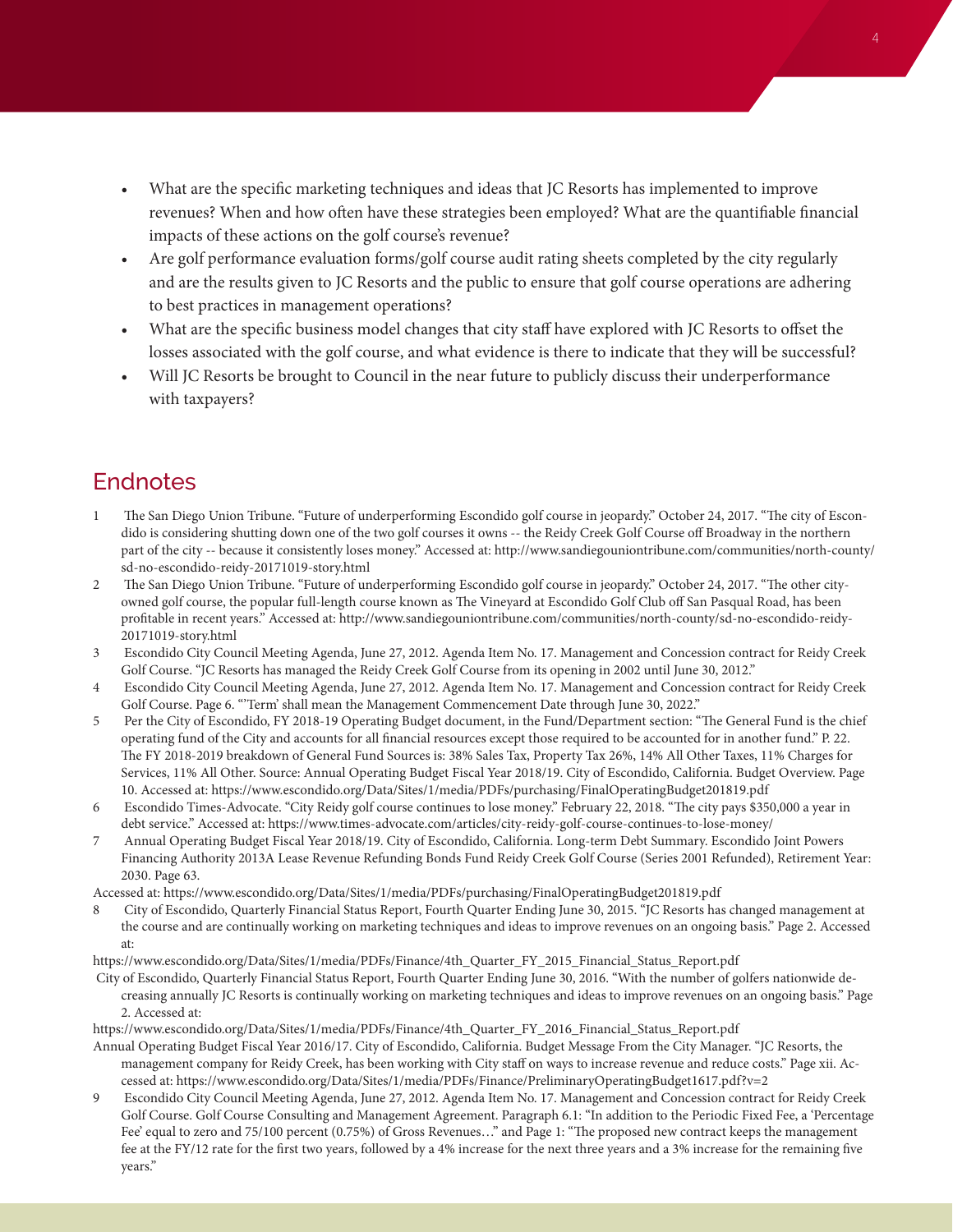- <span id="page-4-0"></span>[10](#page-1-0) In the Encinitas Ranch Golf Course agreement with JC Resorts, JC Resorts can only receive an increase in their periodic fixed fee if the golf course meets its debt service requirements. Source: First Amendment To Golf Course Consulting And Management Agreement dated April 26, 2011 by and between the Encinitas Ranch Golf Authority and JC Resorts LLC. Page 2. Recitals B. Section 2: Adjustment to the Basic Fee. "For each term year where the Bond Coverage Test is met, the manager shall be granted a 4% increase in the Periodic Fixed Fee in the following Term Year. If the Golf Course does not meet the Bond Coverage Test in any Term Year, no increase shall be made."
- [11](#page-1-0) Per the Encinitas Ranch Golf Course management agreement, JC Resorts receives a 1% bonus fee that is not tied to reaching a revenue threshold. Source: First Amendment To Golf Course Consulting And Management Agreement dated April 26, 2011 by and between the Encinitas Ranch Golf Authority and JC Resorts LLC. Page 2. Recitals B. Section 2: Adjustment to the Basic Fee: "In addition to the Periodic Fixed Fee, commencing as of the Tenth Term Year, Manager shall be entitled to a Percentage Fee equal to one percent (1%) of Gross Revenues, which Percentage Fee shall be paid monthly and calculated in the manner set forth in paragraph 6.4 of the Agreement. The Percentage Fee is subject to the Percentage Fee Cap referenced in paragraph 6.2 of the Agreement."
- [12](#page-1-0) See the Encinitas Ranch Golf Course management agreement with JC Resorts. Source: First Amendment To Golf Course Consulting And Management Agreement dated April 26, 2011 by and between the Encinitas Ranch Golf Authority and JC Resorts LLC. Page 1. Recitals B. Section 1: Adjustment to the Term of the Agreement. "Extension term shall mean ten (10) years from the expiration of the existing Term."
- [13](#page-1-0) It is assumed that all golf course expenditures not covered by the revenue of the golf course are paid through a General Fund Transfer. Figure derived by subtracting the amount of money the golf course fund spent on maintenance and operations from the revenue the golf course brought in during the 2006-07 fiscal year. Sources: Annual Operating Budget Fiscal Year 2008/09. City of Escondido, California. Revenue Schedule, 2006-07 Actual, Reidy Creek Golf Course Fund, Total Reidy Creek Golf Course Fund: \$658,617. Page 383.
- Annual Operating Budget Fiscal Year 2008/09. City of Escondido, California. Department Summary, 2006-07 Actual, Budget, Total Budget: \$775,412. Page 208. Accessed at: https://www.escondido.org/Data/Sites/1/media/pdfs/Finance/AOB2008-09.pdf
- [14](#page-1-0) Annual Operating Budget Fiscal Year 2008/09. City of Escondido, California. Department Summary, Reidy Creek Golf Course Debt Service, Budget Summary, Budget, Total Budget, 2006-07 Actual: \$430,980. P. 252. Accessed at: https://www.escondido.org/Data/ Sites/1/media/pdfs/Finance/AOB2008-09.pdf
- [15](#page-1-0) The original golf course management contract was signed in 2002 and expired on June 30, 2012. That contract paid JC Resorts a stipulated monthly management fee plus a variable fee, which is assumed to be 0.75% of gross revenues given the renewed contract uses this figure and that there was no mention of a change to this in the fiscal analysis presented to Council regarding renewing the contract. The base management fee increased annually by 4% each year. Thus, the estimate for JC Resort's compensation in the 2006- 2007 fiscal year was derived using the actual Fiscal Year 2007-2008's fixed management fee, calculating the amount before the yearly 4% increase occurred and adding that to the variable fee of 0.75% of revenues for the 2006-2007 fiscal year, which was \$658,617. Sources: Escondido City Council Meeting Agenda, June 27, 2012. Agenda Item No. 17. Management and Concession contract for Reidy Creek Golf Course.
- Annual Operating Budget Fiscal Year 2008/09. City of Escondido, California. Revenue Schedule, 2006-07 Actual, Reidy Creek Golf Course Fund, Total Reidy Creek Golf Course Fund: \$658,617. Page 383. Accessed at:
- https://www.escondido.org/Data/Sites/1/media/pdfs/Finance/AOB2008-09.pdf
- [16](#page-1-0) Figure derived by subtracting the amount of money the golf course fund spent on maintenance and operations from the revenue the golf course brought in during the 2007-08 fiscal year. Sources: Annual Operating Budget Fiscal Year 2009/10. City of Escondido, California. Revenue Schedule, 2007-08 Actual, Reidy Creek Golf Course Fund, Total Reidy Creek Golf Course Fund: \$645,901. Page 393.
- Annual Operating Budget Fiscal Year 2009/10. City of Escondido, California. Department Summary, Reidy Creek Golf Course, 2007- 08 Actual, Budget, Total Budget: \$732,857. Page 216. Accessed at: https://www.escondido.org/Data/Sites/1/media/pdfs/Finance/ AOB2009-10.pdf
- [17](#page-1-0) Annual Operating Budget Fiscal Year 2009/10. City of Escondido, California. Department Summary, Reidy Creek Golf Course Debt Service, Budget Summary, Budget, Total Budget, 2007-08 Actual: \$433,020. P. 260. Accessed at: https://www.escondido.org/Data/ Sites/1/media/pdfs/Finance/AOB2009-10.pdf
- [18](#page-1-0) Annual Operating Budget Fiscal Year 2008/09. City of Escondido, California. Line Item Detail, 553-130 Reidy Creek Golf Course, 5131-553-130 Professional Services, Golf Course Management Fees, 2007-08 Revised Budget: \$63,060. Page 209. Accessed at: https://www.escondido.org/Data/Sites/1/media/pdfs/Finance/AOB2008-09.pdf
- [19](#page-1-0) Annual Operating Budget Fiscal Year 2008/09. City of Escondido, California. Special Revenue Fund Sources and Uses, Reidy Creek Golf Course Fund, Sources of Funds, Transfer from General Fund: \$77,000. Page 378. Accessed at: https://www.escondido.org/Data/ Sites/1/media/pdfs/Finance/AOB2008-09.pdf
- [20](#page-1-0) Annual Operating Budget Fiscal Year 2010/11. City of Escondido, California. Department Summary, Reidy Creek Golf Course Debt Service, Budget Summary, Budget, Total Budget, 2008-09 Actual: \$433,020. Page 242. Accessed at: https://www.escondido.org/Data/ Sites/1/media/pdfs/Finance/AOB2010-11.pdf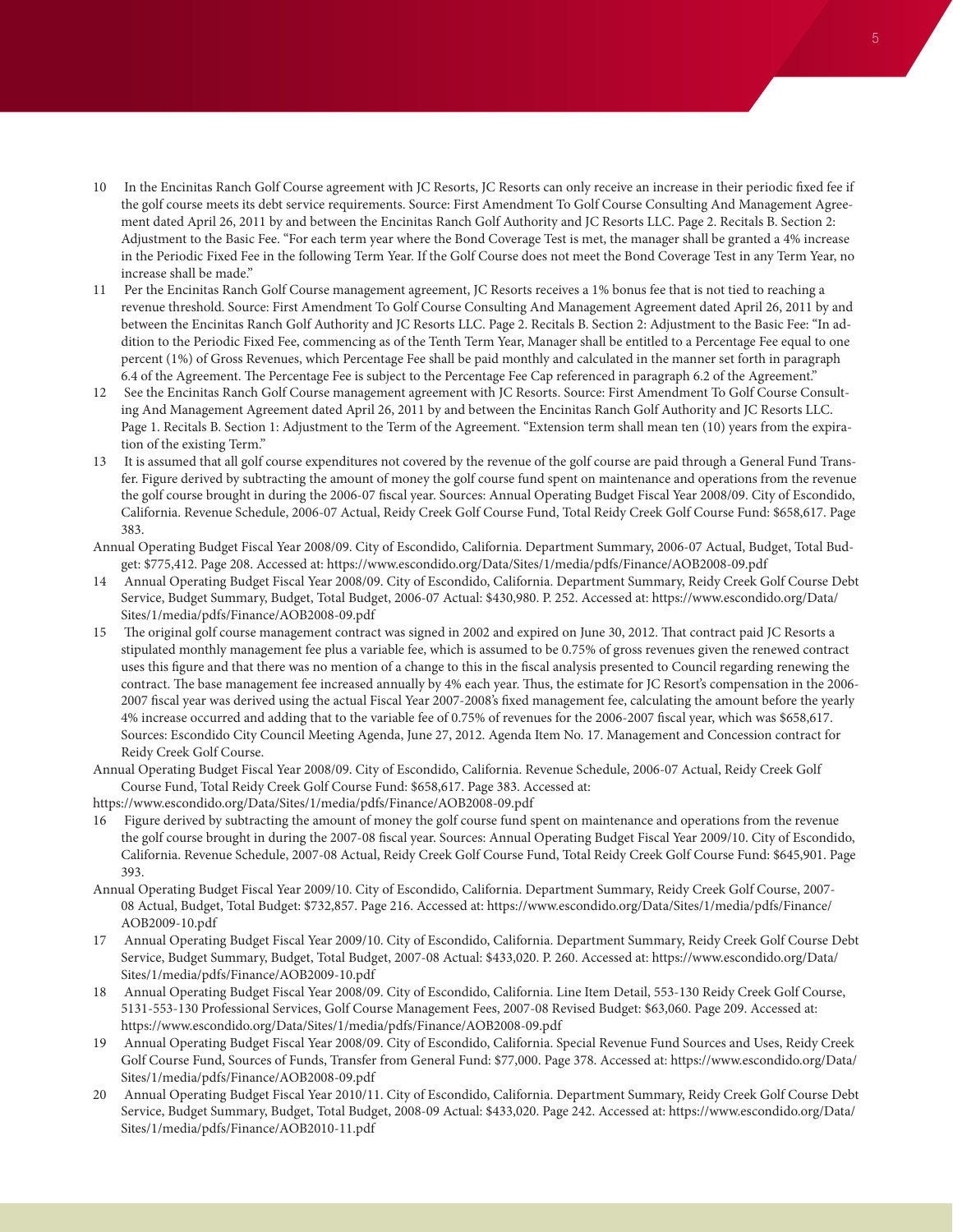- <span id="page-5-0"></span>[21](#page-1-0) Annual Operating Budget Fiscal Year 2008/09. City of Escondido, California. Line Item Detail, 553-130 Reidy Creek Golf Course, 5131-553-130 Professional Services, Golf Course Management Fees, 2008-09 Budget: \$65,145. Page 209. Accessed at: https://www. escondido.org/Data/Sites/1/media/pdfs/Finance/AOB2008-09.pdf
- [22](#page-1-0) While total revenues over expenditures were \$3,268 Annual Operating Budget Fiscal Year 2009/10. City of Escondido, California. Special Revenue Fund Sources and Uses, Reidy Creek Golf Course Fund, Sources of Funds, Transfer from General Fund: \$50,000. Page 215. Accessed at: https://www.escondido.org/Data/Sites/1/media/pdfs/Finance/AOB2009-10.pdf
- [23](#page-1-0) Annual Operating Budget Fiscal Year 2011/12. City of Escondido, California. Department Summary, Reidy Creek Golf Course Debt Service, Budget Summary, Budget, Total Budget, 2009-10 Actual: \$356,500. P. 232. Accessed at: https://www.escondido.org/Data/ Sites/1/media/pdfs/Finance/AOB2011-12.pdf
- [24](#page-1-0) City of Escondido, Quarterly Financial Status Report, Fourth Quarter Ending June 30, 2011. Page 22. Reidy Creek Golf Course Fund. July - June 2010, Expenditures, Management Fee: \$66,731 Accessed at:

https://www.escondido.org/Data/Sites/1/media/PDFs/Finance/FinancialStatusReportFourthQuarter2011.pdf

[25](#page-1-0) City of Escondido, Quarterly Financial Status Report, Fourth Quarter Ending June 30, 2012. Reidy Creek Golf Course Fund. July - June 2012, Total Revenues Over Expenditures: \$1,233. Page 15. Accessed at:

https://www.escondido.org/Data/Sites/1/media/PDFs/Finance/FinancialStatusReportFourthQuarter2012.pdf

- [26](#page-1-0) Annual Operating Budget Fiscal Year 2012/13. City of Escondido, California. Department Summary, Reidy Creek Golf Course Debt Service, Budget Summary, Budget, Total Budget, 2010-11 Actual: \$363,190. Page 230. Accessed at: https://www.escondido.org/Data/ Sites/1/media/PDFs/Finance/AOB2012-13.pdf
- [27](#page-1-0) City of Escondido, Quarterly Financial Status Report, Fourth Quarter Ending June 30, 2012. Reidy Creek Golf Course Fund. July June 2011, Expenditures, Management Fee: \$68,577. Page 15. Accessed at:

https://www.escondido.org/Data/Sites/1/media/PDFs/Finance/FinancialStatusReportFourthQuarter2012.pdf

- [28](#page-1-0) City of Escondido, Financial Status Report, Fiscal Year Ending June 30, 2013. Reidy Creek Golf Course Fund. Jul 2011 to Jun 2012 Actuals, Net Income (Loss): (\$53,863). Page 7. Accessed at: https://www.escondido.org/Data/Sites/1/media/PDFs/Finance/FinancialStatusReportFourthQuarter2013.pdf
- [29](#page-1-0) Annual Operating Budget Fiscal Year 2013/14. City of Escondido, California. Department Summary, Reidy Creek Golf Course Debt Service, Budget Summary, Budget, Total Budget, 2011-12 Actual: \$369,265. Page 200. Accessed at: https://www.escondido.org/Data/ Sites/1/media/PDFs/Finance/AOB2013-14.pdf
- [30](#page-1-0) City of Escondido, Financial Status Report, Fiscal Year Ending June 30, 2013. Reidy Creek Golf Course Fund. Jul 2011 to Jun 2012 Actuals, Expenditures, Management Fee: \$70,032. Page 7. Accessed at: https://www.escondido.org/Data/Sites/1/media/PDFs/Finance/FinancialStatusReportFourthQuarter2013.pdf
- [31](#page-1-0) City of Escondido, Financial Status Report, Fiscal Year Ending June 30, 2013. Reidy Creek Golf Course Fund. Jul 2012 to Jun 2013 Actuals, Net Income (Loss): (\$7,937) Page 7. Accessed at: https://www.escondido.org/Data/Sites/1/media/PDFs/Finance/FinancialStatusReportFourthQuarter2013.pdf
- [32](#page-1-0) This figure was found in: Annual Operating Budget Fiscal Year 2013/14. City of Escondido, California. Department Summary, Reidy Creek Golf Course Debt Service, Budget Summary, Budget, Total Budget, 2012-13 Revised: \$380,475. Page 200. Accessed at:<https://www.escondido.org/Data/Sites/1/media/PDFs/Finance/AOB2013-14.pdf>. (According to the 2014-2015 Annual Operating Budget, the 2012-2013 actual payment was \$5,732,84, in which the city made this payment to refinance their debt. I have not included that lump sum payment in this calculation as it would overstate the amount of contribution to debt service that the city has made. Source: Annual Operating Budget Fiscal Year 2014/15. City of Escondido, California. Department Summary, Reidy Creek Golf Course Debt Service, Budget Summary, Budget, Total Budget, Actual 2012-13: \$5,732,847. Page 200. Accessed at: [https://www.](https://www.escondido.org/Data/Sites/1/media/PDFs/Finance/AOB2014-15.pdf) [escondido.org/Data/Sites/1/media/PDFs/Finance/AOB2014-15.pdf.](https://www.escondido.org/Data/Sites/1/media/PDFs/Finance/AOB2014-15.pdf) For information on the principal retirements made in the 2012- 2013 Fiscal Year, See: City of Escondido, Comprehensive Annual Fiscal Report For the Year Ended June 30, 2013, Golf Course Debt Service Fund, Budgetary Comparison Schedule, Expenditures, Principal retirements, Actual: \$5,870,000. Page 130. Accessed at: https://www.escondido.org/Data/Sites/1/media/PDFs/Finance/CAFR2013.pdf)
- [33](#page-1-0) City of Escondido, Financial Status Report, Fiscal Year Ending June 30, 2013. Reidy Creek Golf Course Fund. Jul 2012 to Jun 2013 Actuals, Expenditures, Management Fee: \$70,737. Page 7. Accessed at: https://www.escondido.org/Data/Sites/1/media/PDFs/Finance/FinancialStatusReportFourthQuarter2013.pdf
- [34](#page-1-0) City of Escondido, Fourth Quarter Financial Report, June 30, 2014. Reidy Creek Golf Course Fund. "The Reidy Creek Golf Course Fund ended fiscal year 2013/14 with a loss of \$59,878." Page 2. Accessed at: https://www.escondido.org/Data/Sites/1/media/PDFs/ Finance/4th\_Quarter\_FY\_2014\_Financial\_Status\_Report.pdf
- [35](#page-1-0) Annual Operating Budget Fiscal Year 2015/16. City of Escondido, California. Department Summary, Reidy Creek Golf Course Debt Service, Budget Summary, Budget, Total Budget, Actual 2013-14: \$362,872. Page 196. Accessed at: https://www.escondido.org/Data/ Sites/1/media/PDFs/Finance/PreliminaryOperatingBudget1516.pdf
- [36](#page-1-0) Annual Operating Budget Fiscal Year 2014/15. City of Escondido, California. Line Item Detail, 553-130 Reidy Creek Golf Course, 5131-553-130 Professional Services, Golf Course Management Fees, 2013-14 Revised: \$70,610. Page 155. Accessed at: https://www. escondido.org/Data/Sites/1/media/PDFs/Finance/AOB2014-15.pdf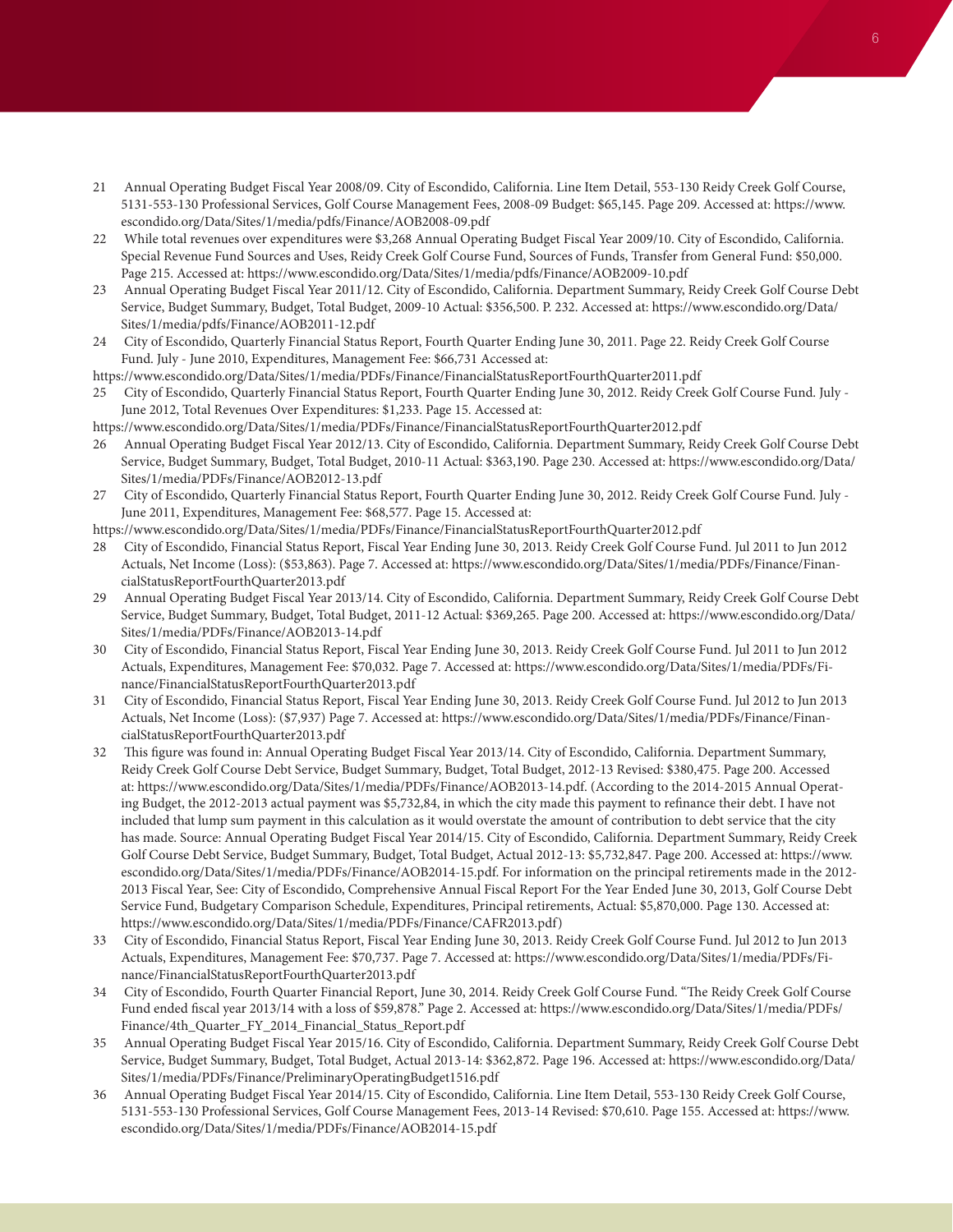- <span id="page-6-0"></span>[37](#page-1-0) City of Escondido, Fourth Quarter Financial Report, June 30, 2015. Reidy Creek Golf Course Fund. "A transfer of \$131,000 is being requested to cover the year's losses." Page 2. Accessed at: https://www.escondido.org/Data/Sites/1/media/PDFs/Finance/4th\_Quarter\_FY\_2016\_Financial\_Status\_Report.pdf
- [38](#page-1-0) Annual Operating Budget Fiscal Year 2016/17. City of Escondido, California. Department Summary, Reidy Creek Golf Course Debt Service, Budget Summary, Budget, Total Budget, Actual 2014-15: \$361,177. Page 200. Accessed at: https://www.escondido.org/Data/ Sites/1/media/PDFs/Finance/PreliminaryOperatingBudget1617.pdf?v=2
- [39](#page-1-0) Annual Operating Budget Fiscal Year 2015/16. City of Escondido, California. Line Item Detail, 553-130 Reidy Creek Golf Course, 5131-553-130 Professional Services, Golf Course Management Fees, 2014-15 Revised: \$73,520. Page 155. Accessed at: https://www. escondido.org/Data/Sites/1/media/PDFs/Finance/PreliminaryOperatingBudget1516.pdf
- [40](#page-1-0) City of Escondido, Fourth Quarter Financial Report, June 30, 2016. Reidy Creek Golf Course Fund. "A transfer of \$122,000 is being requested to cover the year's losses." Page 2. Accessed at: https://www.escondido.org/Data/Sites/1/media/PDFs/Finance/4th\_Quarter\_FY\_2016\_Financial\_Status\_Report.pdf
- [41](#page-1-0) Annual Operating Budget Fiscal Year 2017/18. City of Escondido, California. Schedule of Interfund Transfers, Reidy Creek Debt Service. 2015-16 Actual: \$363,450. Page 49. Accessed at: https://www.escondido.org/Data/Sites/1/media/PDFs/Finance/PreliminaryOperatingBudget1618.pdf
- [42](#page-1-0) Annual Operating Budget Fiscal Year 2018/19. City of Escondido, California. Line Item Detail, 553-130 Reidy Creek Golf Course, 5131Professional Services. 2015-16 Actual: \$75,623. Page 242. Accessed at: https://www.escondido.org/Data/Sites/1/media/PDFs/ purchasing/FinalOperatingBudget201819.pdf
- [43](#page-1-0) City of Escondido, Attachment 1: Fourth Quarter Financial Report, June 30, 2017. Reidy Creek Golf Course Fund. "A transfer of \$145,000 is being requested to cover the year's losses and replace an irrigation filtration system at the golf course." Page 2. Accessed at: https://www.escondido.org/Data/Sites/1/media/PDFs/Finance/4th\_Quarter\_Financial\_Report\_17.pdf
- [44](#page-1-0) Annual Operating Budget Fiscal Year 2018/19. City of Escondido, California. Schedule of Interfund Transfers, Reidy Creek Debt Service. 2016-17 Actual: \$365,550. Page 51. Accessed at: https://www.escondido.org/Data/Sites/1/media/PDFs/purchasing/FinalOperatingBudget201819.pdf
- [45](#page-1-0) Annual Operating Budget Fiscal Year 2018/19. City of Escondido, California. Line Item Detail, 553-130 Reidy Creek Golf Course, 5131Professional Services. 2016-17 Actual: \$78,583. Page 242. Accessed at: https://www.escondido.org/Data/Sites/1/media/PDFs/ purchasing/FinalOperatingBudget201819.pdf
- [46](#page-1-0) The adopted budget for the 2017-2018 fiscal year transferred \$102,150 from the General Fund to the golf course to cover budget deficits. In the most recent report from the Finance department to the city council, an additional \$60,000 in losses were projected. The figure for the 2017-2018 General Fund transfer to the golf course's operation was derived by adding the amount that the Reidy Creek Golf Course Budget was balanced using a transfer from the General Fund and the most recent figure of additional projected losses. Sources: City of Escondido, Attachment 1: Third Quarter Financial Report, March 31, 2018. Reidy Creek Golf Course Fund. Page 2. "Bases on this trend the fund is projected to end the year with a loss of about \$60,000." Accessed at: https://www.escondido. org/Data/Sites/1/media/PDFs/Finance/3rd\_Quarter\_Financial\_Report\_18.pdf
- Annual Operating Budget Fiscal Year 2018/19. City of Escondido, California. General Fund Multi-Year Financial Plan, Adopted 2017-18 Use of Funds, Transfer to Reidy Creek Golf Course-Operations: \$102,150. Page 66. Accessed at: https://www.escondido.org/Data/ Sites/1/media/PDFs/purchasing/FinalOperatingBudget201819.pdf
- [47](#page-1-0) Annual Operating Budget Fiscal Year 2018/19. City of Escondido, California. Schedule of Interfund Transfers, Reidy Creek Debt Service. 2017-18 Revised: \$368,850. Page 51. Accessed at: https://www.escondido.org/Data/Sites/1/media/PDFs/purchasing/FinalOperatingBudget201819.pdf
- [48](#page-1-0) Annual Operating Budget Fiscal Year 2018/19. City of Escondido, California. Line Item Detail, 553-130 Reidy Creek Golf Course, 5131 Professional Services. 2017-18 Revised: \$80,855. Page 242. Accessed at: https://www.escondido.org/Data/Sites/1/media/PDFs/ purchasing/FinalOperatingBudget201819.pdf
- [49](#page-2-0) Annual Operating Budget Fiscal Year 2018/19. City of Escondido, California. General Fund Multi-Year Financial Plan, Proposed 2018-19 Use of Funds, Transfer to Reidy Creek Golf Course-Operations: \$24,590. Page 66. Accessed at: https://www.escondido.org/ Data/Sites/1/media/PDFs/purchasing/FinalOperatingBudget201819.pdf
- [50](#page-2-0) Annual Operating Budget Fiscal Year 2018/19. City of Escondido, California. Schedule of Interfund Transfers, Reidy Creek Debt Service. 2018-19 Budget: \$366,795. Page 51. Accessed at: https://www.escondido.org/Data/Sites/1/media/PDFs/purchasing/FinalOperatingBudget201819.pdf
- [51](#page-2-0) Annual Operating Budget Fiscal Year 2018/19. City of Escondido, California. Line Item Detail, 553-130 Reidy Creek Golf Course, 5131Professional Services. 2018-2019 Budget: \$82,950. Page 242. Accessed at: https://www.escondido.org/Data/Sites/1/media/PDFs/ purchasing/FinalOperatingBudget201819.pdf
- [52](#page-2-0) Annual Operating Budget Fiscal Year 2018/19. City of Escondido, California. General Fund Multi-Year Financial Plan, Projected 2019-20 Use of Funds, Transfer to Reidy Creek Golf Course-Operations: \$100,000. Page 66. Accessed at: https://www.escondido.org/ Data/Sites/1/media/PDFs/purchasing/FinalOperatingBudget201819.pdf